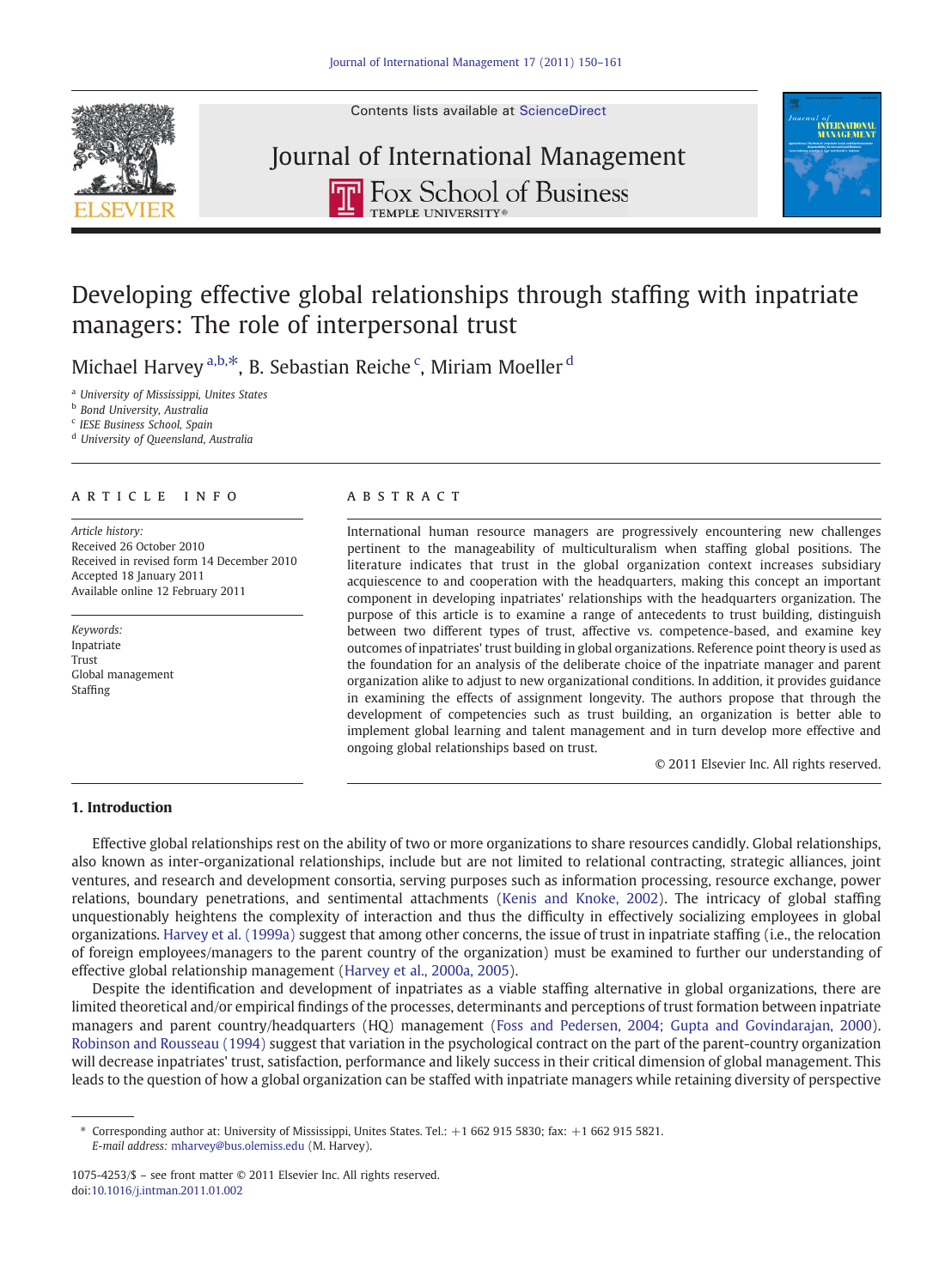and at the same time integrating the inpatriate managers into the management team to proactively enhance the effectiveness of the global organization.

In recent years, there has been a shift from simple to binary considerations of networking relationships, whereby the focus of researchers has shifted from the existence vs. non-existence of relationships to a deliberation of attributes such as the strength, longevity, commitment and content of any given relationship [\(Brass et al., 2004](#page--1-0)). Adding to it the issue of labor migration, research on effectively managing global relationships reaches a new level of complexity. Thus far, researchers have found strong support for four factors that contribute to the impact of the perception of trust and credibility of employees when staffing global organizations. They include: (1) the perceptions of knowledge and expertise, (2) openness, (3) honesty, and (4) concern and care within the relationship ([Peters et al., 1997; Wong and Boh, 2010](#page--1-0)). Despite these recent findings, the issue of trust within organizations with regard to inpatriates has been neglected. This creates a level of concern given global organizations' increased needs to staff and continuously manage inpatriate talent and calls for a detailed investigation of the phenomenon of trust among individual inpatriate constituents and their parent country counterparts.

The dialog about the temporal perspectives of inpatriate staffing (i.e., short-term vs. long-term inpatriation) can shed further light on the issues of trust when staffing global organizations (for example, see [Harvey, 1997; Harvey and Buckley, 1997; Reiche,](#page--1-0) [2006](#page--1-0)). Comparing traditional (i.e., long-term) staffing with the more recent investigation of short-term staffing ([Tahvanainen](#page--1-0) [et al., 2005\)](#page--1-0), we attempt to explore an organization's ability to manage multicultural diversity when staffing global organizations. Aside from considering longevity of the assignment, we will analyze the trust-building processes that occur in short-term vis-à-vis long-term inpatriation staffing options. Specifically, building on [Whitener et al. \(1998\)](#page--1-0) we identify four antecedents of inpatriates' trust building with HQ staff, which include their initial interactions, expectations for reciprocation, perceived costs of unreciprocated exchanges, and perceived cultural novelty. We also discuss both affective and competence-based types of trust that inpatriates may develop ([McAllister, 1995\)](#page--1-0). Finally, we derive three distinct outcomes of inpatriates' trust building that may benefit both the organization (e.g., [Hewett and Bearden, 2001\)](#page--1-0) and the individual inpatriate (e.g., [Bouty, 2000](#page--1-0)): organizational ability to better manage talent globally, inpatriates' ongoing commitment and loyalty, and inpatriates' career progression.

The manuscript is divided into the following sections. First, the paper examines the shift from multinational to global strategy orientation and the resulting impact on staffing. Second, reference point theory is introduced, acting as a foundation for an analysis of the development of trust in/for inpatriate managers. Third, we theorize about how short- and long-term inpatriate staffing alternatives differ with regard to their trust-building processes at the HQ and we derive testable propositions. The key argument is that through staffing with inpatriate managers competencies such as trust building are developed. Moreover, global organizations are better able to implement global talent management and in turn develop more effective and ongoing global relationships based on trust.

#### 2. The shift from a multinational to a global management perspective

As organizations continue to globalize their operations, staffing with highly skilled global managers will increase. This leads to additional adaptations for international human resource managers. [Taylor et al. \(1996\)](#page--1-0) define international human resource management (IHRM) as "the set of distinct activities, functions, and processes that are directed at attracting, developing, and maintaining global organizations human resources" (p. 967). It thus entails the combination of the various HRM systems used to manage employees in the global context. According to a global relocation survey, the trend of international relocations is expected to continue to increase ([Windham International, 2000](#page--1-0)), making the staffing of global organizations of particular interest and a pressing issue in terms of the manageability of multiculturalism.

In a survey to executives asking them to identify the major challenge the HR function is facing in terms of globalization, the following five issues emerged: 1.) enhancing global business strategy; 2.) aligning HR issues with business strategy; 3.) designing and leading change; 4.) building global corporate cultures; and 5.) staffing organizations with global leaders ([Mendenhall et al.,](#page--1-0) [2003](#page--1-0)). Implementing global HR change initiatives, for instance, requires acceptance of cultural sensitivity and an allowance for local preferences when staffing global businesses. It is thus important for organizations to select global managers and to enable managers to change and adapt to a global environment and achieve improved organizational performance.

Offering a supplementary perspective to the management of human resources in the global context ([Harvey, 1997; Harvey and](#page--1-0) [Buckley, 1997](#page--1-0)), a new type of manager, the inpatriate, was introduced to augment staffing options and to provide a 'linking-pin' between their home-country organization and the host-country organization [\(Harvey et al., 1999b](#page--1-0)). These managers have the potential to contribute to a global organization's attempt to develop a globally competitive advantage through creative/effective staffing.

#### 2.1. Inpatriate managers in global organizations

Whereas corporations have traditionally attempted to develop a global state-of-mind through the use of expatriates, the recent emergence of inpatriation as a creative staffing option has had a great impact on developing effective global relationships. Expatriates, employees from the parent-country organizations, are sent from developed economies to host-country organizations in emerging and transitional economies typically for a term of 3 to 5 years. Inpatriates, in contrast, represent a group of global managers who are transferred to the parent country of the global organization on a permanent or semi-permanent basis [\(Harvey,](#page--1-0) [1997; Harvey and Buckley, 1997](#page--1-0)). Through staffing organizations with these managers, the host organization can use the diverse cultural backgrounds [\(Harvey, 1997; Reiche, 2006\)](#page--1-0) to link home- and host-country organizations and at the same time enhance inter-organizational relationships.